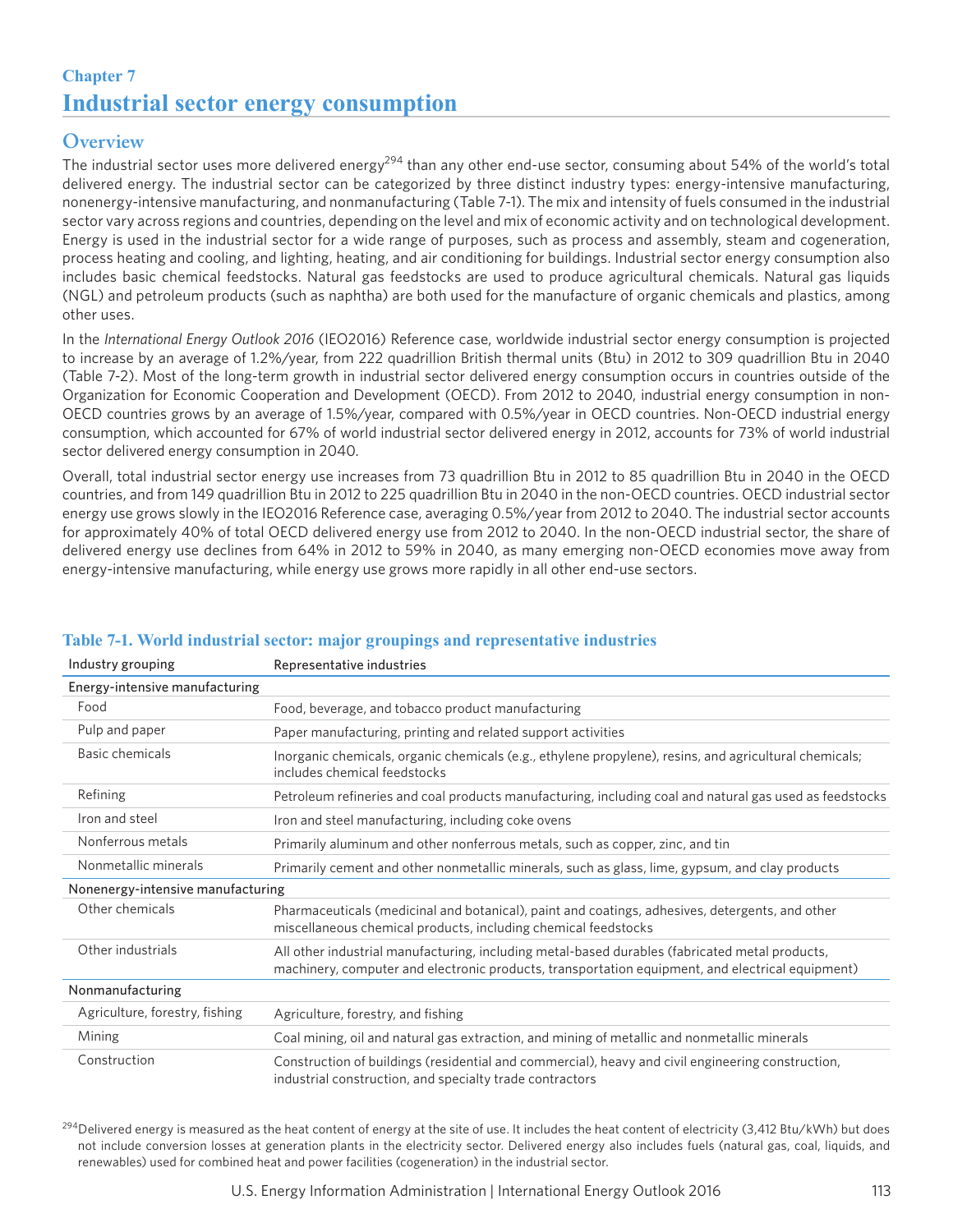# **Regional gross output and industrial energy consumption**

In the IEO2016 Reference case, real inflation-adjusted gross output is used to estimate industrial sector energy consumption by disaggregating economic activity into sectors and industries. Gross output includes intermediate inputs such as energy, materials, and purchased services used in production processes, providing data on all industry links that make up economic activity. In contrast, gross domestic product (GDP) and its components—which are value-added concepts—do not include intermediate inputs to industrial processes. In the IEO2016 projections, analysis of the key components of industrial gross output and how they change over time helps to explain regional changes in industrial sector energy consumption.





Total gross output includes all economic activity, while industrial energy use includes three subsectors: nonmanufacturing, energy-intensive manufacturing, and nonenergy-intensive manufacturing (Table 7-3).<sup>295</sup> The shares of the gross output sectors vary by region and over time. Worldwide, gross output from the services sector increases by 3.5%/year from 2012 to 2040 in the IEO2016 Reference case, and energy-intensive manufacturing increases at a similar rate of 3.4%/year. In contrast, gross output from the nonmanufacturing sector grows at a slower rate of 2.9%/year. The fastest growth is projected for the nonenergy-intensive manufacturing sector, at 3.9%/year. This results in a long-term shift in the composition of gross output in the IEO2016 Reference case (Figure 7-1), showing a general long-term trend toward a worldwide economy that is slightly less dependent on agricultural and mined natural resources—two of the three nonmanufacturing industries. A move away from resource-based or agriculturebased national output, which has long been observed in the developed economies, is anticipated in the long-term outlook for the world's emerging economies.

*(continued on page 115)*

#### **Table 7-2. World industrial sector delivered energy consumption by region and energy source, 2012–40 (quadrillion Btu)**

| Energy source by region | 2012  | 2020  | 2025  | 2030  | 2035  | 2040  | Average annual percent<br>change, 2012-40 |
|-------------------------|-------|-------|-------|-------|-------|-------|-------------------------------------------|
| OECD                    | 73.3  | 77.6  | 80.0  | 81.7  | 83.0  | 84.6  | 0.5                                       |
| Liquid fuels            | 27.2  | 28.9  | 29.8  | 30.3  | 30.4  | 30.6  | 0.4                                       |
| Natural gas             | 21.0  | 22.7  | 23.4  | 24.2  | 24.9  | 25.7  | 0.7                                       |
| Coal                    | 8.5   | 8.7   | 8.8   | 8.9   | 9.0   | 9.0   | 0.2                                       |
| Electricity             | 10.9  | 11.6  | 12.1  | 12.5  | 12.8  | 13.2  | 0.7                                       |
| Renewables              | 5.7   | 5.7   | 5.8   | 5.9   | 5.9   | 6.1   | 0.3                                       |
| Non-OECD                | 149.0 | 168.3 | 182.6 | 196.3 | 211.0 | 224.5 | 1.5                                       |
| Liquid fuels            | 39.3  | 43.3  | 46.7  | 50.3  | 54.2  | 57.9  | 1.4                                       |
| Natural gas             | 29.7  | 33.6  | 38.6  | 43.8  | 49.6  | 54.7  | 2.2                                       |
| Coal                    | 47.3  | 53.4  | 55.5  | 57.1  | 58.6  | 59.7  | 0.8                                       |
| Electricity             | 21.0  | 25.5  | 27.9  | 29.7  | 31.5  | 33.1  | 1.6                                       |
| Renewables              | 11.8  | 12.5  | 13.9  | 15.4  | 17.1  | 19.0  | 1.7                                       |
| <b>Total World</b>      | 222.3 | 245.8 | 262.6 | 278.0 | 294.0 | 309.1 | $1.2$                                     |
| Liquid fuels            | 66.5  | 72.2  | 76.5  | 80.6  | 84.6  | 88.6  | 1.0                                       |
| Natural gas             | 50.7  | 56.2  | 62.0  | 68.0  | 74.5  | 80.4  | 1.7                                       |
| Coal                    | 55.7  | 62.0  | 64.3  | 66.0  | 67.2  | 68.7  | 0.8                                       |
| Electricity             | 31.9  | 37.2  | 40.0  | 42.2  | 44.3  | 46.3  | 1.3                                       |
| Renewables              | 17.4  | 18.2  | 19.7  | 21.3  | 23.0  | 25.1  | 1.3                                       |

Note: Data on delivered industrial sector energy consumption do not include conversion losses at electricity sector generation plants. Delivered energy includes fuels (natural gas, coal, liquids, and renewables) used for combined heat and power facilities (cogeneration) in the industrial sector.

 $^{295}$ Details of the industries included in gross output, along with their NACE 2 codes, can be found in the IEO2016 macroeconomic documentation.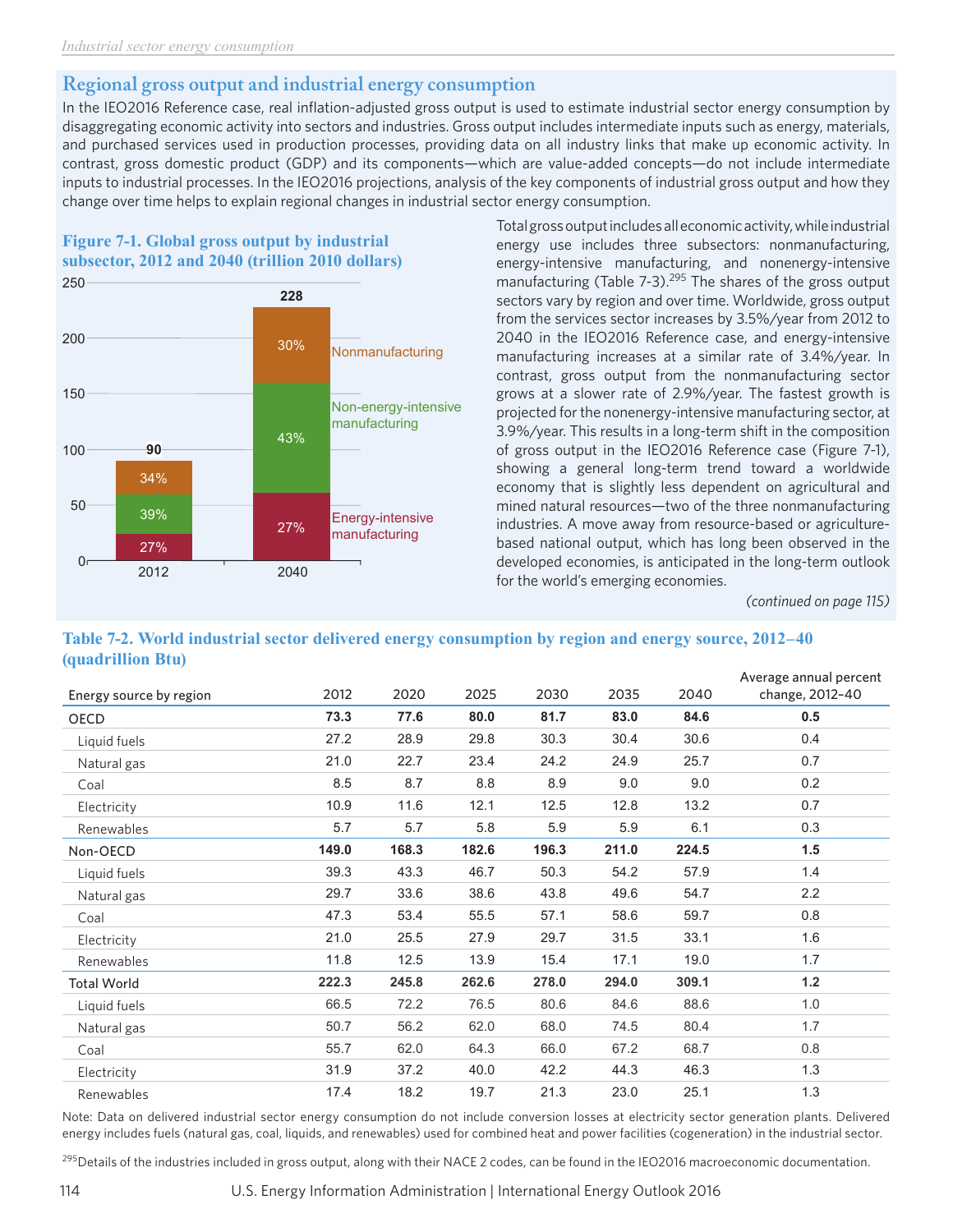Globally, much of the slower growth in the nonmanufacturing sector is offset by increased growth in the services and nonenergyintensive manufacturing sectors, whereas the energy-intensive manufacturing share of total gross output does not change. Many manufacturing industries are driven by trade. Some countries benefit from access to supply chains for technology goods; some benefit from competitive labor costs that lead to increases in nonenergy-intensive manufacturing production. Regional growth in the nonmanufacturing and services sectors differs according to the variety of industries that make up the sectors. In some regions, growth in the services sector is based on government spending, which is not necessarily linked to technological advances or access to markets. In other regions, growth in the nonmanufacturing sector is based on the availability of natural resources.

On a regional basis, the largest changes in industrial sector composition in the IEO2016 Reference case are projected for the Middle East and Russia (where mining/extraction is the largest component of the nonmanufacturing sector), and for India (where agriculture is currently the largest component of the nonmanufacturing sector) as a result of development and increasing standards of living, as well as changing fuel markets. In those regions, relatively rapid increases are projected for the services sector from 2012 to 2040, with all other gross output sectors, and particularly the nonmanufacturing sector, becoming smaller. For India, the shift toward services is explained by slower growth in the agriculture industry. For the Middle East and Russia, the shift is explained by slower growth in the oil and natural gas extraction industry.

For Mexico and Chile, there is a notable increase in the nonenergy-intensive manufacturing sector share of their combined economies. Although the IEO2016 projections do not include explicit calculations for the individual industries that make up the "other" industrial category, its largest component is transportation equipment. Growth in the transportation equipment industry is expected to account for much of the growth in both countries' nonenergy-intensive manufacturing sectors.

Both China and OECD Europe have declared goals to move away from heavy industry in the future. Although the IEO2016 Reference case does not show double-digit changes for its industrial sector, China remains one of the most influential economies in the world. The services sector share of China's economy increases in the Reference case, and growth in the nonmanufacturing and energy-intensive manufacturing sectors is slower than growth in the services sector. OECD Europe, which continues to account for the third-largest share of world gross output through 2040, shows a small shift away from the most energy-intensive industries over the projection period.

IEO2016 industrial sector activity

*(continued on page 116)*

| Region                      | Energy-intensive<br>manufacturing sector | Nonenergy-intensive<br>manufacturing sector | Nonmanufacturing<br>sector | Service sector/<br>rest of economy |  |
|-----------------------------|------------------------------------------|---------------------------------------------|----------------------------|------------------------------------|--|
| <b>OECD</b>                 | 1.5                                      | 2.4                                         | 1.8                        | 2.0                                |  |
| <b>OECD Americas</b>        | 2.0                                      | 3.5                                         | 2.5                        | 2.5                                |  |
| <b>United States</b>        | 1.1                                      | 2.4                                         | 1.5                        | 1.9                                |  |
| Canada                      | 1.8                                      | 2.2                                         | 2.1                        | 2.1                                |  |
| Mexico/Chile                | 3.2                                      | 4.2                                         | 2.2                        | 3.2                                |  |
| <b>OECD</b> Europe          | 1.2                                      | 1.9                                         | 1.1                        | 1.8                                |  |
| <b>OECD Asia</b>            | 1.2                                      | 1.5                                         | 1.4                        | 1.4                                |  |
| Japan                       | 0.0                                      | 0.4                                         | 0.2                        | 0.7                                |  |
| South Korea                 | 2.2                                      | 2.2                                         | 1.9                        | 2.0                                |  |
| Australia/New Zealand       | 2.5                                      | 1.8                                         | 2.3                        | 2.7                                |  |
| Non-OECD                    | 4.1                                      | 4.6                                         | 3.3                        | 4.9                                |  |
| Non-OECD Europe and Eurasia | 2.3                                      | 2.2                                         | 0.8                        | 3.4                                |  |
| Russia                      | 2.3                                      | 1.8                                         | 0.2                        | 3.4                                |  |
| Other                       | 2.3                                      | 3.0                                         | 2.0                        | 3.3                                |  |
| Non-OECD Asia               | 4.5                                      | 4.8                                         | 3.7                        | 5.2                                |  |
| China                       | 4.3                                      | 4.8                                         | 3.2                        | 5.6                                |  |
| India                       | 5.4                                      | 5.8                                         | 4.0                        | 6.8                                |  |
| Other                       | 4.0                                      | 4.0                                         | 4.2                        | 3.8                                |  |
| <b>Middle East</b>          | 3.5                                      | 4.4                                         | 3.0                        | 7.3                                |  |
| Africa                      | 2.8                                      | 4.3                                         | 2.9                        | 3.8                                |  |
| Non-OECD Americas           | 2.3                                      | 2.1                                         | 3.0                        | 2.8                                |  |
| Brazil                      | 2.4                                      | 1.8                                         | 3.0                        | 2.5                                |  |
| Other                       | 2.3                                      | 2.3                                         | 3.0                        | 2.9                                |  |
| <b>Total World</b>          | 3.4                                      | 3.9                                         | 2.9                        | 3.5                                |  |

#### **Table 7-3. Average annual growth in gross output by region and sector, 2012–40 (percent per year)**

U.S. Energy Information Administration | International Energy Outlook 2016 115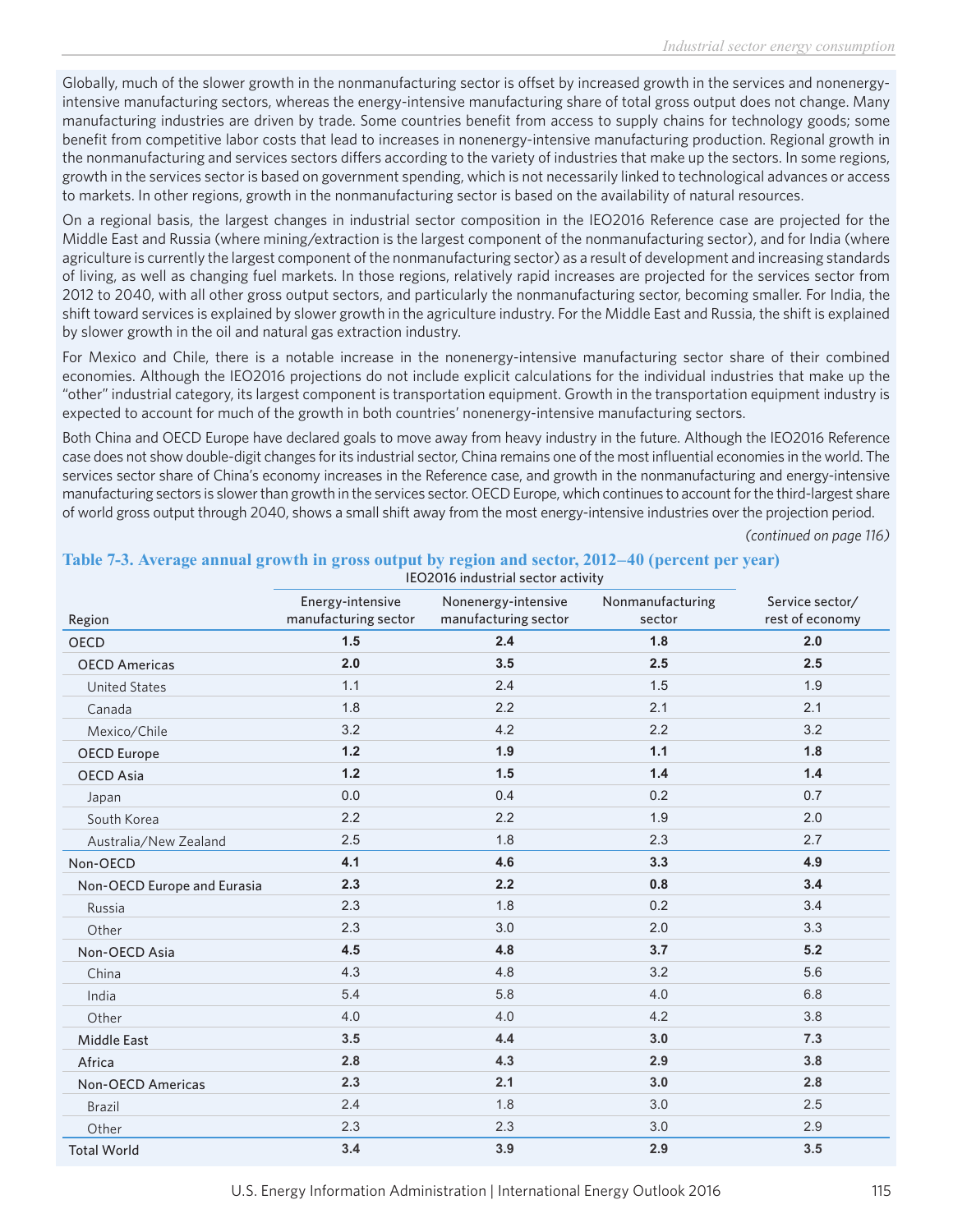Within gross output sectors there is a shift in regional shares of total world production for individual industries. India gains a larger share of world nonmetallic mineral production, in part because of rapid growth in its domestic construction industry. India's share of world steel production also increases from 2012 to 2040, while China's share remains relatively flat. In the paper industry, China's share of world production increases as growth is slower in other regions, including in Russia and in other non-OECD Europe and Eurasia. For basic chemicals, the Middle East, China, and India have increasing production shares throughout the projection period. Finally, most non-OECD countries increase their shares of total world agricultural sector production through 2040, and most OECD countries have decreasing shares. Within gross output sectors there is a shift in regional shares of total world production for individual industries. India gains a larger share of world nonmetallic mineral production, in part because of rapid growth in its domestic construction industry. India's share of world steel production also increases from 2012 to 2040, while China's share remains relatively flat. In the paper industry, China's share of world production increases as growth is slower in other regions, including in Russia and in other non-OECD Europe and Eurasia. For basic chemicals, the Middle East, China, and India have increasing production shares throughout the projection period. Finally, most non-OECD countries increase their shares of total world agricultural sector production through 2040, and most OECD countries have decreasing shares.

Industrial sector delivered energy consumption varies by region, according to differences in industrial gross output, energy intensity (measured as energy consumed per unit of gross output), and the composition of industries. Enterprises are able to reduce energy consumption in a number of ways, including improving industrial sector processes to reduce energy waste and recover energy lost (often process heat), increasing the use of cogeneration, and recycling materials and fuel inputs to reduce costs and improve efficiency. In terms of industrial fuel use, natural gas and electricity are the fastest-growing forms of industrial energy use in the OECD region (Figure 7-2), with each energy source increasing by about 0.7%/year from 2012 to 2040. Consumption of liquids, coal, and renewable energy in the OECD industrial sector grows more slowly, averaging 0.4%/year (liquids), 0.3%/year (renewable energy), and 0.2%/year (coal). As a result, from 2012 to 2040, the natural gas and electricity shares increase from 28.7% to 30.3% (natural gas) and from 14.9% to 15.6% (electricity). As in OECD, the fastest-growing forms of industrial sector energy consumption in the non-OECD region from 2012 to 2040 are natural gas (2.2%/year) and electricity (1.6%/year). Non-OECD consumption of renewable energy also expands rapidly, by an average of 1.7%/year from 2012 to 2040, while consumption of liquid fuels and coal increases by 1.4%/year and 0.8%/year, respectively (Figure 7-3). Most of the world growth in industrial sector energy use occurs in the emerging non-OECD economies.

The strong rates of growth in industrial sector consumption of electricity and natural gas in both the OECD and non-OECD regions are attributable to increases in the other industrials group of nonenergy-intensive manufacturing (see Table 7-1). Although the other industrials are not energy intensive, they do make up approximately 30% and 36% of total OECD and non-OECD industrial sector delivered energy consumption, respectively. Moreover, the manufacture of bulk chemicals in the non-OECD region expands rapidly in the Reference case. Because nonenergy-intensive manufacturing—including both other industrials and other chemicals relies heavily on electricity and natural gas, consumption of both energy sources shows strong growth in the OECD and non-OECD industrial sectors, in comparison with most other energy sources.

Biomass currently provides most of the renewable energy (excluding hydroelectricity) consumed in the industrial sector and continues to do so throughout the projection, largely because of its role in providing byproduct energy to the pulp and paper industry. OECD countries typically have either flat or declining growth in the pulp and paper industry, resulting in the slower growth



#### **Figure 7-2. OECD industrial sector delivered energy consumption by energy source, 2012–40 (quadrillion Btu)**

## **Figure 7-3. Non-OECD industrial sector delivered energy consumption by energy source, 2012–40 (quadrillion Btu)**



<sup>116</sup> U.S. Energy Information Administration | International Energy Outlook 2016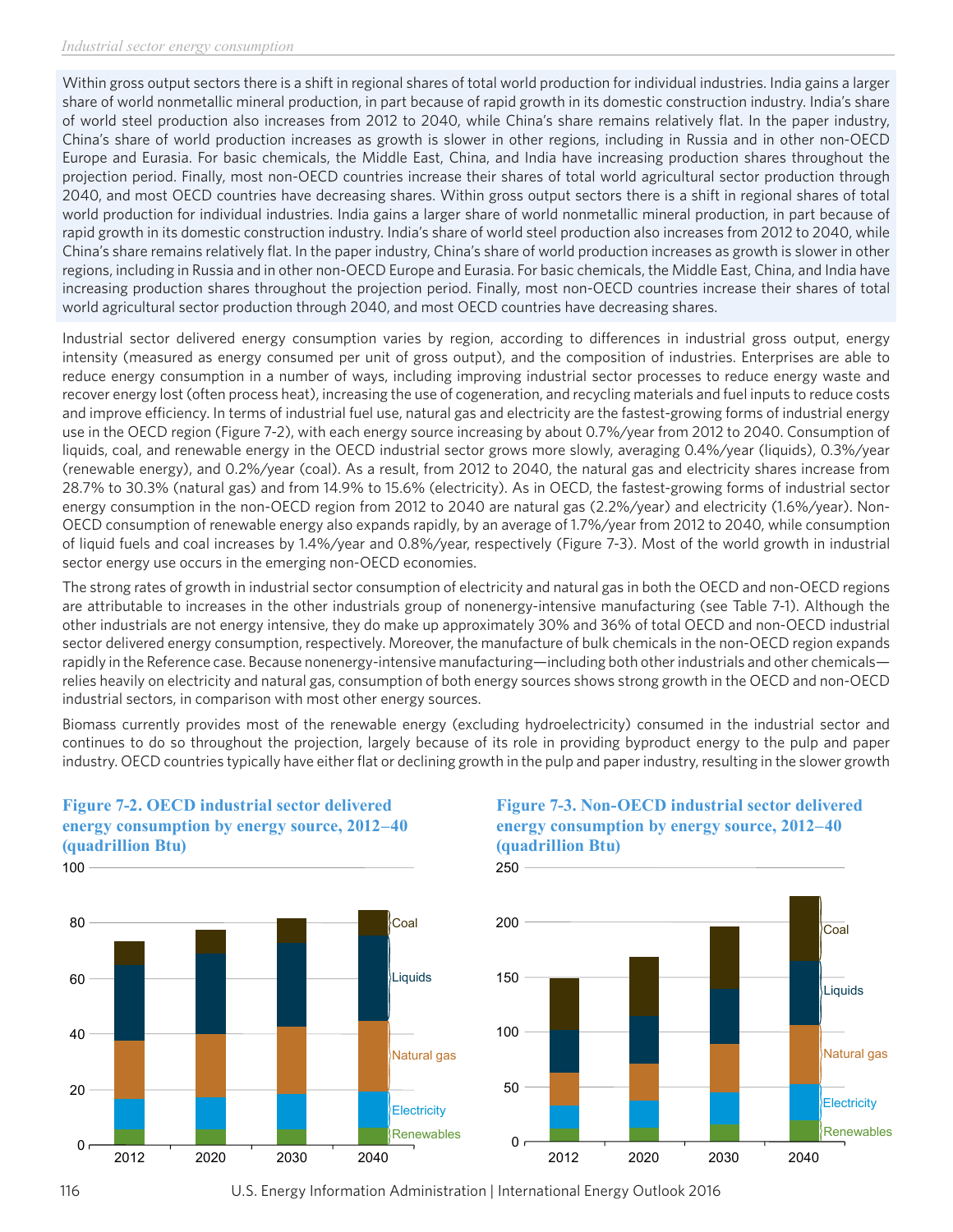of renewables compared with total industrial sector energy consumption. In most of the non-OECD countries, the pulp and paper industry grows significantly, with corresponding growth in industrial sector renewable energy use.

Coal becomes a less important source for industrial energy consumption in both the OECD and non-OECD regions in the IEO2016 Reference case. In the OECD industrial sector, coal use increases by 0.2%/year from 2012 to 2040, and its share of total delivered industrial energy consumption declines slightly, from 12% in 2012 to 11% in 2040. Similarly, in the non-OECD industrial sector, the coal share of total industrial delivered energy falls from 32% in 2012 to 27% in 2040. The iron and steel industry is the largest consumer of coal in the industrial sector, and as regions shift from coal-fired furnaces to electric arc furnaces, coal use for iron and steel production declines. In addition, several significant industrial manufacturing countries, including the United States and China, are initiating policies to reduce greenhouse gas (GHG) emissions from their industrial sectors by switching to electricity and natural gas and by improving energy efficiency in industries that produce large amounts of GHG emissions.

## **Energy-intensive industries**

The following industries are considered to be energy-intensive: food, pulp and paper, basic chemicals, refining, iron and steel, nonferrous metals (primarily aluminum), and nonmetallic minerals (primarily cement). Together, they account for about half of all industrial sector delivered energy use. In 2012, OECD energy-intensive industries accounted for about 54% of the region's total industrial sector energy consumption, and non-OECD energy-intensive industries accounted for about 51% of the industrial sector total. Consequently, the quantity and fuel mix of future industrial sector delivered energy consumption will be determined largely by the overall levels of energy consumption in those seven industries. In addition, the same industries emit large quantities of carbon dioxide (CO2), related to both their energy consumption (combustion emissions) and their production processes (process emissions). Figure 7-4 and Figure 7-5 show energy consumption shares of the energy-intensive industries compared with all industrial sector energy consumption (including feedstock consumption) in 2012 and 2040 for the OECD and non-OECD, respectively. The energy consumption shares of the energy-intensive industries are shown as percentages of total delivered energy consumption in the OECD and non-OECD industrial sectors.

Increases in energy efficiency and changes in industrial gross output affect the growth of industrial sector energy consumption. Anticipated energy efficiency improvements in the industrial sector temper the growth of industrial energy demand, particularly for the energy-intensive industries. Recycling is a key contributor to industrial energy efficiency improvements, especially in the pulp and paper, iron and steel, and nonferrous metals industries *(see box on page 120)*.

Among the energy-intensive industries, the largest consumer of delivered energy is the basic chemicals industry, which in 2012 accounted for about 19% of total delivered energy consumption in the OECD industrial sector and about 14% in the non-OECD industrial sector. In both regions, the basic chemicals share of industrial energy use in the IEO2016 Reference case rises to about 20% in 2040 (Figure 7-4 and Figure 7-5). The chemicals industry in general uses petrochemical feedstocks, which are included in its energy use. In 2012, petrochemical feedstocks accounted for roughly 60% of the energy consumed in the chemicals sector (which includes both energy-intensive basic chemicals and nonenergy-intensive other chemicals). Intermediate petrochemical products (or building blocks), which go into products such as plastics, require a fixed amount of hydrocarbon feedstock as input. For any given amount of chemical output, depending on the fundamental chemical process of production, a fixed amount of feedstock is required, which greatly reduces opportunities for decreasing fuel consumption in the absence of any major shifts toward recycling and bio-based chemicals.

### **Figure 7-4. Energy-intensive industry shares of total OECD industrial sector energy consumption, 2012 and 2040 (percent of total)**



#### **Figure 7-5. Energy-intensive industry shares of total non-OECD industrial sector energy consumption, 2012 and 2040 (percent of total)**



U.S. Energy Information Administration | International Energy Outlook 2016 117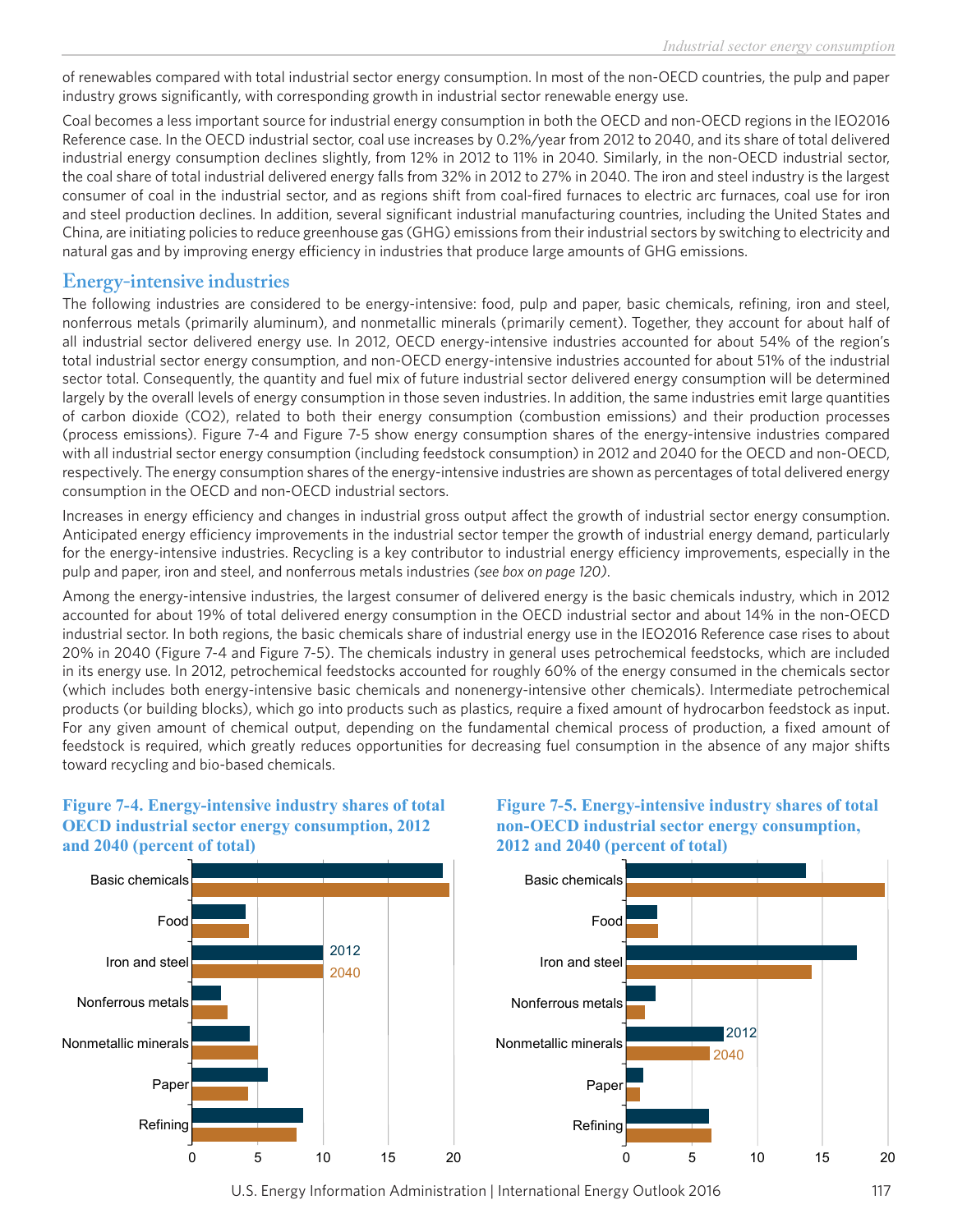The iron and steel industry accounted for about 10% of industrial sector delivered energy consumption in OECD countries in 2012, and its 2040 share remains the same in the IEO2016 Reference case. In the non-OECD countries, the iron and steel industry accounted for 18% of delivered industrial sector energy use in 2012, and its share declines to about 14% in 2040. The amount of energy consumed in the production of steel depends on the process used. In the blast furnace process, iron ore is reduced (meaning that oxygen molecules in the ore bond with the carbon molecules), leaving pure molten iron and carbon dioxide. The molten iron is transferred to a basic oxygen furnace, where super-heated oxygen is used to remove any remaining impurities. Coal consumption and heat generation make the process highly energy intensive. In addition, the process requires metallurgical coal (coking coal), which is more costly than steam coal because of its lower ash and sulfur content.296

The other major steel production process uses electric arc furnaces to melt scrap metal. The process is more energy efficient and produces less carbon dioxide than the blast furnace process but depends on a reliable supply of scrap steel. As a supplement to scrap steel, direct reduced iron (DRI) can be used in electric arc furnaces. DRI is much less energy-intensive than the blast furnace process, requiring only natural gas or steam coal, rather than coking coal.

The refining industry is a major energy consumer, accounting for about 8% of delivered industrial energy consumption in OECD countries and about 6% of delivered industrial energy consumption in non-OECD countries throughout the 2012–40 period. Petroleum refineries are by far the largest consumers of energy in this industry. Their energy consumption is related primarily to demand for liquid fuels (primarily in the transportation sector), with some reduction in their energy use related to increases in energy efficiency. OECD countries have a small increase in liquids demand in the projection with a small increase in refinery energy consumption. Thus, the percentage of industrial sector delivered energy consumption accounted for by refinery use falls slightly from 2012 to 2040, as a result of small increases in overall industrial sector energy consumption (about 13%) from 2012 to 2040. In contrast, demand for liquids in the non-OECD countries grows significantly. With increases in refinery energy consumption, the refinery share of total industrial sector delivered energy consumption rises slightly.

In parallel with the large growth in industrial sector energy consumption in non-OECD countries overall, energy consumption in the nonmetallic minerals industry increases significantly over the projection. In 2012, the nonmetallic minerals industry accounted for about 5% of total OECD delivered industrial energy consumption and about 7% of total non-OECD delivered industrial energy consumption. Increases in the industry's energy use result primarily from growth in the construction industry, which is accompanied by growing demand for cement.

Non-OECD countries are experiencing significant population growth, which contributes to similar growth in the food industry in the IEO2016 Reference case. In 2012, the food industry accounted for about 4% of total delivered industrial energy consumption in OECD countries and 2% in non-OECD countries. With the large growth in non-OECD industrial sector energy consumption in the Reference case, the food industry share of the sector's total energy use remains at 4% in 2040.

The pulp and paper industry accounted for about 6% of delivered industrial energy consumption in OECD countries in 2012, and its share declines to about 4% in 2040 in the IEO2016 Reference case. In the non-OECD countries, pulp and paper production accounts for about 1% of total delivered industrial energy consumption. Paper manufacturing is an energy-intensive process, but paper mills typically generate about half of the electricity they consume through cogeneration, primarily with black liquor and biomass from wood waste. In some cases, integrated paper mills generate more electricity than they need, and they are able to sell their excess power to the grid. As is the case in other industries, recycling significantly reduces the energy intensity of production in the paper industry.<sup>297</sup> Electronic media and digital file storage in many countries may cause global demand for paper to contract over time. For much of the rest of the world, however, output from the paper industry expands steadily in the IEO2016 Reference case, in part because of a growing need for a variety of paper products in non-OECD Asia, including paperboard for packaging and other materials. With the large increase in industrial sector energy consumption in non-OECD countries, the static percentage of the paper industry indicates a significant increase in energy consumption associated with increasing demand.

The nonferrous metals industry (primarily aluminum) accounted for about 2% of delivered industrial energy consumption in both the OECD and non-OECD regions in 2012. A small decrease in the industry's share of total non-OECD industrial energy consumption in 2040 results from the increase in total industrial sector energy use as a result of growing demand.

# **Regional focus: OECD Europe and non-OECD Asia**

Regions around the world have different industrial sector energy profiles and may develop in different ways in the future. The OECD Europe and non-OECD Asia regions illustrate several differences. OECD Europe is a well-established industrialized region, where the major concern is implementing government policies that will improve energy efficiency and decrease GHG emissions. In contrast, much of non-OECD Asia is still developing, and although there are efforts underway to address pollution issues in the industrial sector, there is also significant government interest in increasing industrial growth that will help the non-OECD Asian economies raise incomes and standards of living. The industrial sectors of the OECD Europe and non-OECD Asia regions illustrate the range of world industrial development and future growth in the IEO2016 Reference case.

<sup>&</sup>lt;sup>296</sup>D. Paul, "Modeling the U.S. Iron and Steel Industry," U.S. Energy Information Administration Task Order DE-DT0001606, Subtask 1.2 (Leidos: November 15, 2013).

<sup>&</sup>lt;sup>297</sup>D. Paul, "Final Report: Modeling the U.S. Pulp and Paper Industry," U.S. Energy Information Administration Task Order 7965, Subtask 17 (Leidos: July 15, 2015).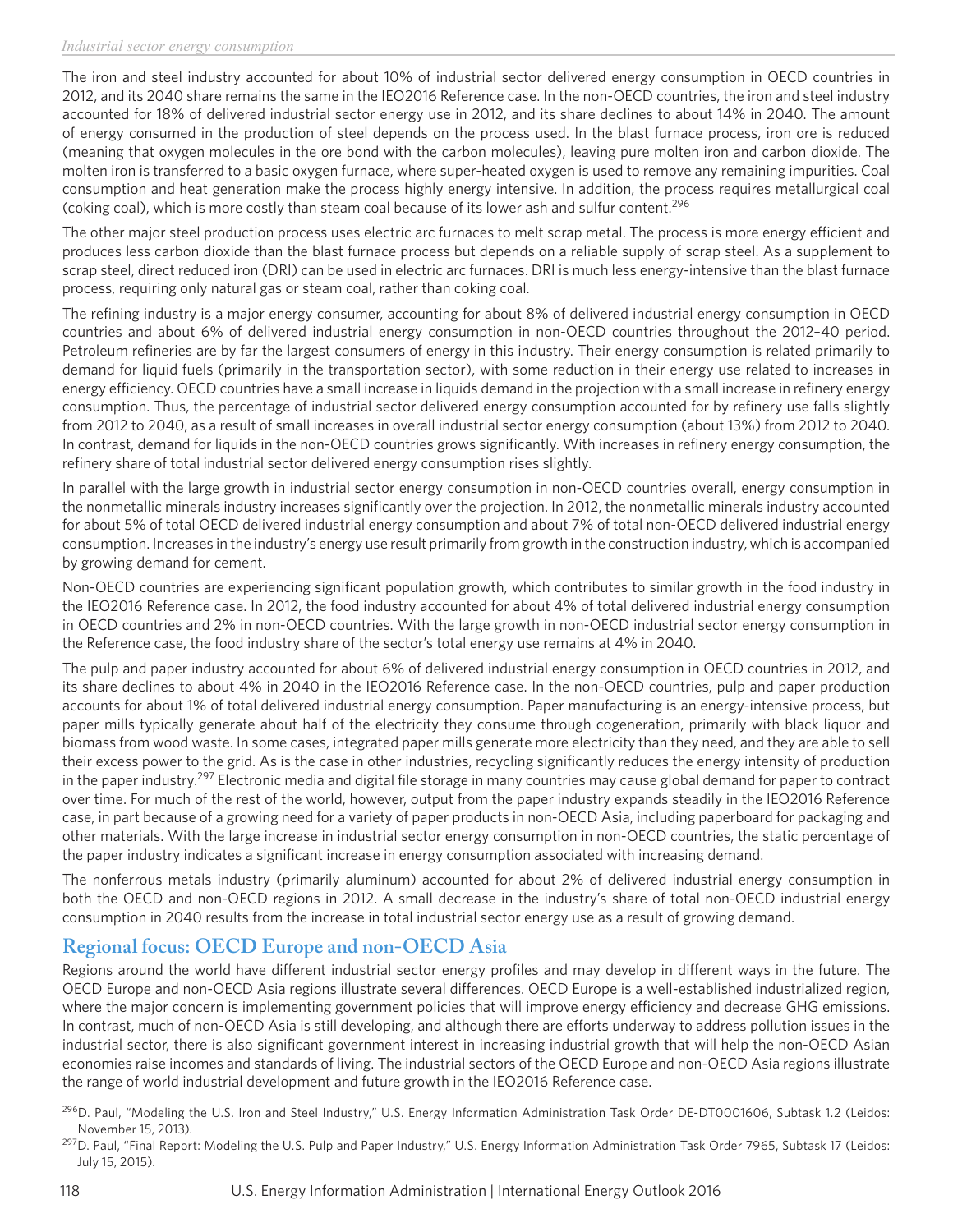### *OECD Europe*

In the IEO2016 Reference case, OECD Europe's industrial sector energy consumption growth averages 0.2%/year from 2012 to 2040 (Figure 7-6), reflecting improving efficiency in the region's industrial sector and its continued transition from a manufacturing economy to a service economy. Electricity consumption has the highest rate of growth, at 0.3%/year, while the growth rates for natural gas, electricity, and liquids consumption are higher than those for other fuels. The growth rates for consumption of all fuels are positive, except for renewables with a slow decline from 1.93 quadrillion Btu in 2012 to 1.87 quadrillion Btu in 2040. The gross output of pulp and paper declines toward the end of the projection period, and improvements in energy efficiency slow the growth of renewable energy use.

Energy and environmental policies significantly influence the trends in industrial sector energy consumption in OECD Europe. European Union (EU) climate and energy policies, part of the current Europe 2020 strategy, are concerned with reducing GHG emissions. The so-called 20-20-20 plan set three separate goals to be achieved by 2020: (1) reduce GHG emissions by 20% compared with 1990; (2) increase renewable energy to 20% of final energy consumption; and (3) improve energy efficiency by 20%. To date, there has been mixed success in efforts to reach the 20-20-20 targets. From 1990 to 2012, the EU reduced GHG emissions by 18%, and it seems likely that it will achieve its 20% target for 2020. Further, 13% of EU final energy consumption in 2011 came from renewable sources—exceeding the 2011-12 interim goal of 10.7%.<sup>298</sup> However, only a 17% improvement in energy efficiency is expected from measures under the 2012 Energy Efficiency Directive.<sup>299</sup> The European Commission published the Strategy for a European Energy Union in February 2015, with a focus on energy security, completion of an internal energy market, energy efficiency, decarbonization, and research and innovation. Implementation of the strategy will require new EU legislation.<sup>300</sup> Because of these efforts, slow growth in energy use in industry is expected.

# **Non-OECD Asia**

Over the past decade, much of the world's industrial sector energy growth occurred in the nations of non-OECD Asia. That trend continues in the IEO2016 Reference case with strong expansion of the region's manufacturing and nonmanufacturing industries. From 2012 to 2040, non-OECD Asia's expected total industrial sector delivered energy consumption increases by an average of 1.7%/year, as compared with the world average of 1.2%/year.

## **Figure 7-6. OECD Europe industrial sector delivered energy consumption by energy source, 2012–40 (quadrillion Btu)**



### *China*

### *Steel energy demand growth in China*

Steel is a major energy-intensive industry in China, and the amount of steel being produced in China is unprecedented. China's share of world steel production has increased steadily from roughly one-quarter in 2004 to about one-half in 2013.<sup>301</sup> Primary steel (virgin steel from iron ore)—or, more specifically, basic oxygen furnace (BOF) steel $302$ —is a major consumer of coal in China and therefore a major contributor to industrial sector GHG emissions.

Steel production in China continues to grow throughout the projection period but not as rapidly as during the past decade. From 2005 to 2012, gross output in China's iron and steel industry grew at an average annual rate of 12% (and crude steel production closely matched that growth rate at 11%). From 2012 to 2040 in the IEO2016 Reference case, the average growth rate is only 3%. Even at that rate, however, gross output shipments from the industry more than double from 2012 to 2040, while the industry's energy consumption increases by only 11% over the period. The disparity between shipments and energy consumption growth results from the

<sup>298</sup>European Commission, "Report from the Commission to the European Parliament, the Council, the European Economic and Social Committee and the Committee of the Regions: Renewable Energy Progress Report" (Brussels: March 27, 2013), p. 3, [http://eur-lex.europa.eu/legal-content/EN/](http://eur-lex.europa.eu/legal-content/EN/TXT/PDF/?uri=CELEX:52013DC0175&from=EN) [TXT/PDF/?uri=CELEX:52013DC0175&from=EN](http://eur-lex.europa.eu/legal-content/EN/TXT/PDF/?uri=CELEX:52013DC0175&from=EN).

<sup>299</sup>European Parliamentary Research Service, "EU climate and energy policies post-2020: Energy security, competitiveness and decarbonisation" (Briefing 24/03/2014), [http://www.europarl.europa.eu/RegData/bibliotheque/briefing/2014/130681/LDM\\_BRI\(2014\)130681\\_REV1\\_EN.pdf.](http://www.europarl.europa.eu/RegData/bibliotheque/briefing/2014/130681/LDM_BRI(2014)130681_REV1_EN.pdf)

<sup>300</sup>European Parliament, "Energy Union: New impetus for coordination and integration of energy policies in the EU" (Briefing 5 March 2015: Tracking European Commission priority initiatives in 2015 - Number 1), http://www.europarl.europa.eu/RegData/etudes/BRIE/2015/551310/EPRS [BRI\(2015\)551310\\_EN.pdf.](http://www.europarl.europa.eu/RegData/etudes/BRIE/2015/551310/EPRS_BRI(2015)551310_EN.pdf)

301World Steel Association, *Steel Statistical Yearbook 2014* (Brussels, Belgium: worldsteel Committee on Economic Studies, October 2014), [http://www.](http://www.worldsteel.org/dms/internetDocumentList/statistics-archive/yearbook-archive/Steel-Statistical-Yearbook-2014/document/Steel-Statistical-Yearbook-2014.pdf) [worldsteel.org/dms/internetDocumentList/statistics-archive/yearbook-archive/Steel-Statistical-Yearbook-2014/document/Steel-Statistical-](http://www.worldsteel.org/dms/internetDocumentList/statistics-archive/yearbook-archive/Steel-Statistical-Yearbook-2014/document/Steel-Statistical-Yearbook-2014.pdf)[Yearbook-2014.pdf](http://www.worldsteel.org/dms/internetDocumentList/statistics-archive/yearbook-archive/Steel-Statistical-Yearbook-2014/document/Steel-Statistical-Yearbook-2014.pdf).

 $302^{\mu}$ Blast furnace steel" refers to the process of reducing iron ore in a blast furnace and processing the molten steel in a basic oxygen furnace.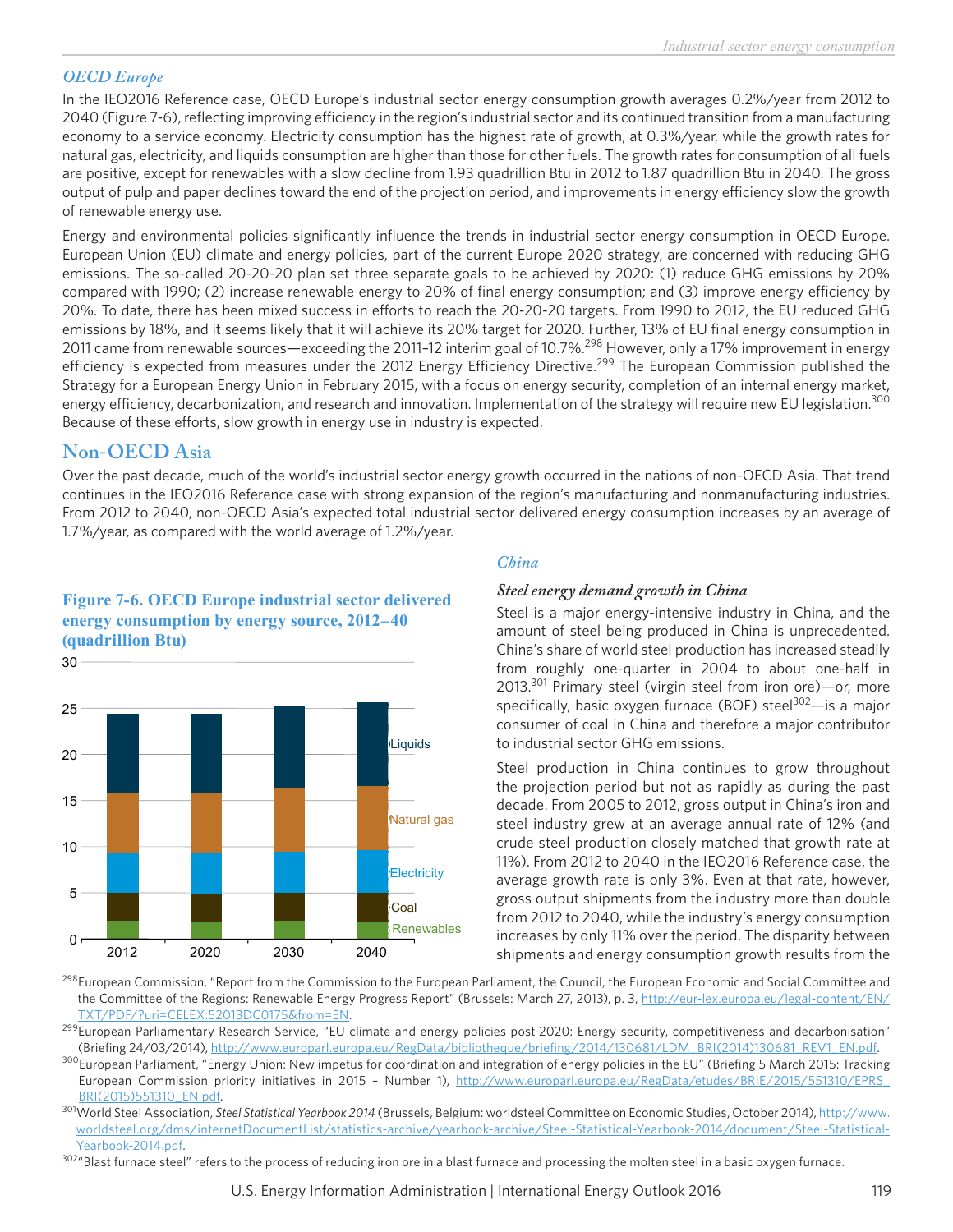Reference case assumption of energy efficiency improvements in technologies (hot and cold rolling, electric arc furnaces, blast furnaces) over time, as well as an assumed shift from BOF steel production to electric arc furnace (EAF) production, with the energy intensity of the EAF process less than one-third of that for the BOF process.<sup>303</sup> In aggregate, the total energy intensity of China's iron and steel industries (in units of energy per dollar value of gross output shipments) declines by 69% from 2012 to 2040.

One reason for the decline in energy intensity is the assumption that China, like most developed nations, will rely increasingly on recycled—as opposed to virgin—BOF steel. In 2013, the BOF and EAF process shares in China for crude steel production were 91% and 9%, respectively. Most of the world's major steel-producing nations currently produce far more recycled steel as a share of their total production than does China. In Japan and the United States, which are the second- and third-largest producers in the world, the EAF shares are 23% and 59%, respectively. Thus, currently, the energy intensity of China's steel industry seems very high compared with other major producers, in large measure because of its heavy reliance on BOF steel. As China's economy becomes more developed and moves toward recycling of scrap steel, its energy intensity will decrease. The gradual move toward recycling (spurred by the increasing availability of scrap steel) is expected as expansion of new buildings construction, infrastructure, and vehicle fleets begins to taper off. In the IEO2016 Reference case, the EAF share of steel production grows to 40% in 2040, which is in line with other projections for China's recycled steel production.<sup>304</sup>

# **Steel and aluminum recycling in China**

Secondary production from recycled scrap metal, which uses significantly less energy than primary production from raw material inputs, can reduce the energy intensity of both steel and aluminum production.305 The Institute of Scrap Recycling Industries estimates that recycling steel requires 60% less energy than producing steel from iron ore. According to the U.S. Department of Energy, secondary aluminum production requires as little as 6% of the energy associated with primary production, when all manufacturing energy use is considered.<sup>306</sup> Recyclable material includes both post-consumer scrap and pre-consumer scrap from manufacturing processes.

In China, which produces more steel and aluminum than any other country, the iron and steel industry used 16 quadrillion Btu of energy in 2012, and the nonferrous metals industry (which includes aluminum and other metals) used 2.1 quadrillion Btu.<sup>307</sup> In comparison with the United States, China's aluminum and steel recycling rates are low. In 2012, about 11% of China's crude steel production was secondary production (from recycling),<sup>308</sup> and 21% of its aluminum production was secondary production.<sup>309</sup> In contrast, U.S. recycling rates were 59% for steel production and 57% for aluminum production.

The two main barriers to increasing the use of scrap in secondary production of steel and aluminum are capital investment and availability of scrap. Although increasing secondary production does require additional secondary production facilities, costs for those facilities are much lower than the costs of primary production facilities. For example, the capital equipment costs for recycled aluminum production are approximately 10% of those for primary aluminum production.<sup>310</sup>

Steel and aluminum scrap sources include obsolete buildings and transportation equipment, as well as discarded appliances and beverage cans. Domestic scrap is usually less expensive than imported scrap, but it requires dedicated sorting, collection, and transportation, as well as access to large volumes of scrap material. Based on an analysis of China's steel industry structure in 2011,<sup>311</sup> recycling of scrap metal could be increased to 33% of total steel production without adding new secondary processing facilities.

*(continued on page 121)*

- 303E. Worrell, P. Blinde, M. Neelis, E. Blomen, and E. Masanet, *Energy Efficiency Improvement and Cost Saving Opportunities for the U.S. Iron and Steel industry: An ENERGY STAR® Guide for Energy and Plant Managers,* LBNL-4779E (Berkeley, CA: Lawrence Berkeley National Laboratory, Environmental Technologies Division, October 2010), [https://www.energystar.gov/ia/business/industry/Iron\\_Steel\\_Guide.pdf.](https://www.energystar.gov/ia/business/industry/Iron_Steel_Guide.pdf)
- $^{304}$ A. Hasanbeigi, Zeyi Jiang, and L. Price, "Why the energy use of Chinese steel industry may peak as early as 2015?" (Berkeley, CA: Lawrence Berkeley National Laboratory, 2014), <http://proceedings.eceee.org/visabstrakt.php?event=4&doc=3-008-14>.
- <sup>305</sup>U.S. Energy Information Administration, "Recycling is the primary energy efficiency technology for aluminum and steel manufacturing" (Washington, DC: May 9, 2014), <http://www.eia.gov/todayinenergy/detail.cfm?id=16211>.
- 306Institute of Scrap Recycling Industries, Inc., *Recycling Industry* (undated), <http://www.isri.org/recycling-industry>; and U.S. Department of Energy, Energy Efficiency and Renewable Energy, *U.S. Energy Requirements for Aluminum Production: Historical Perspective, Theoretical Limits, and Current Practices* (Washington, DC: February 2007), [http://www1.eere.energy.gov/manufacturing/resources/aluminum/pdfs/al\\_theoretical.pdf](http://www1.eere.energy.gov/manufacturing/resources/aluminum/pdfs/al_theoretical.pdf).
- <sup>307</sup>U.S. Energy Information Administration, "Recycling is the primary energy efficiency technology for aluminum and steel manufacturing" (Washington, DC: May 9, 2014),<http://www.eia.gov/todayinenergy/detail.cfm?id=16211>.
- 308Bureau of International Recycling, Ferrous Division, *World Steel Recycling in Figures 2008-2012,* [http://www.bdsv.org/downloads/](http://www.bdsv.org/downloads/weltstatistik_2008_2012.pdf) [weltstatistik\\_2008\\_2012.pdf.](http://www.bdsv.org/downloads/weltstatistik_2008_2012.pdf)
- 309United States Geological Survey, *Mineral Industry of China Data for 2012,* [http://minerals.usgs.gov/minerals/pubs/country/2012/myb3-2012-ch.xls;](http://minerals.usgs.gov/minerals/pubs/country/2012/myb3-2012-ch.xls) and United States Geological Survey, Minerals Information, Recycling Statistics and Information, [http://minerals.usgs.gov/minerals/pubs/commodity/recycle/.](http://minerals.usgs.gov/minerals/pubs/commodity/recycle/)
- 310U.S. Department of Energy, Energy Efficiency and Renewable Energy, *U.S. Energy Requirements for Aluminum Production: Historical Perspective, Theoretical Limits, and Current Practices* (Washington, DC: February 2007), [http://www1.eere.energy.gov/manufacturing/resources/aluminum/](http://www1.eere.energy.gov/manufacturing/resources/aluminum/pdfs/al_theoretical.pdf) [pdfs/al\\_theoretical.pdf](http://www1.eere.energy.gov/manufacturing/resources/aluminum/pdfs/al_theoretical.pdf).
- 311J. Wubbeke and T. Heroth, "Challenges and political solutions for steel recycling in China," *Resources, Conservation and Recycling,* Vol. 87 (June 2014), pp. 1-7, <http://www.sciencedirect.com/science/article/pii/S0921344914000627>.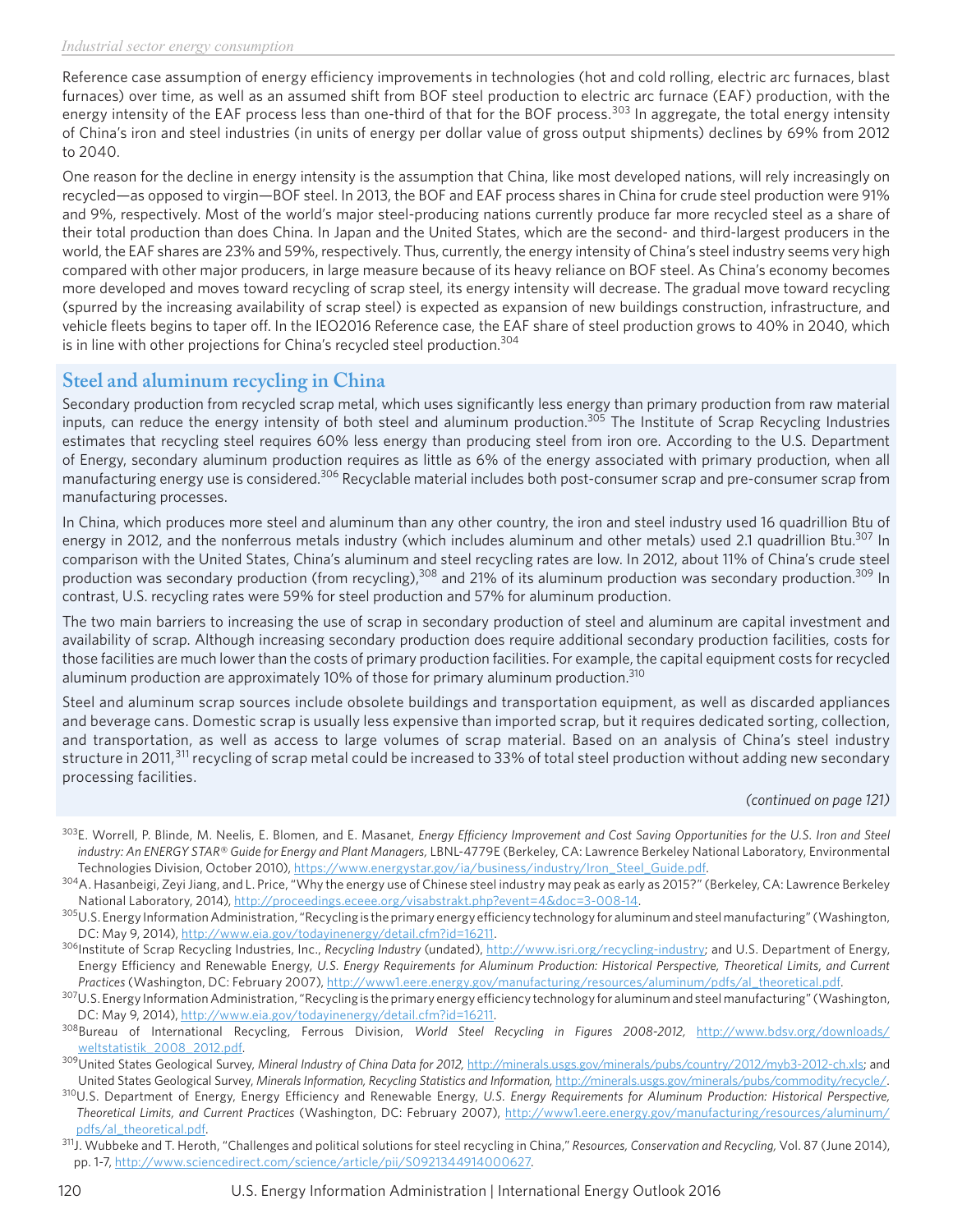#### **Figure 7-7. Steel and aluminum production from primary and secondary sources in China and the United States, 2012 (million metric tons)**



In 2012, China imported almost 5 million metric tons of steel scrap and 2.6 million metric tons of aluminum scrap<sup>312</sup> (Figure 7-7). Because the iron and steel industry is a much larger energy consumer than the aluminum industry, China's government aims to increase scrap input by improving recycling efficiency in the iron and steel industry. Over time, more scrap could become available in China, allowing a substantial reduction in the energy intensity of the country's steel and aluminum industries.

With the relative increase in EAF production, the electricity demand share in the steel industry rises from 10% in 2012 to 22% in 2040 (Figure 7-8). Concurrently, total energy intensity decreases by 69% due to the much lower energy intensity of the EAF process as well as ongoing energy intensity improvement, which in part follow from necessary reductions in excess steel capacity.<sup>313</sup> Although much of the electricity used for EAF production is expected to be generated by coal-fired power plants, the reduction in blast furnace production of steel greatly reduces the steel industry's dependence on coal (per ton of steel produced) and thus contributes to lower energy intensity and lower GHG intensity.

#### *Chemicals industry growth and coal consumption*

As with other energy-intensive industries, China's chemicals industries have experienced rapid growth. In terms of gross output shipments, bulk chemicals (which include petrochemical and commodity chemicals) grew by almost 70% from 2005 to 2012



**Figure 7-8. Coal and electricity consumption in China's steel industry, 2012–40 (quadrillion Btu)** (an average rate of 7.8%/year), while in terms of physical production, chemicals such as ethylene, propylene, and methanol had even stronger growth. China's robust growth in bulk chemicals production is projected to continue in the Reference case—in line with the growth in virtually all other industrial categories—with gross output increasing by an average of 5.0%/year.

Changes in China's economy support the projected growth of its bulk chemicals industry. Olefins, including ethylene and propylene, are inputs for a wide variety of industrial and consumer chemicals, such as resins, plastics, and adhesives. Reducing dependence on imports of commodity chemicals while still satisfying industrial production growth is a major factor in China's continued expansion of its chemical industry. Methanol is another input for China's growing market for chemical derivatives, as is propylene; however, methanol also satisfies growing demand for liquid fuels in China's transportation sector.314 Currently, China produces about one-third of the world's ammonia,315 and although China is

312United States Geological Survey, *Mineral Industry of China Data for 2012,* <http://minerals.usgs.gov/minerals/pubs/country/2012/myb3-2012-ch.xls>. 313Chuin-Wei Yap, "The Fall of Steel in China: a Primer" (*The Wall Street Journal,* September 8, 2015), [http://blogs.wsj.com/chinarealtime/2015/09/08/](http://blogs.wsj.com/chinarealtime/2015/09/08/the-fall-of-steel-in-china-a-primer/) [the-fall-of-steel-in-china-a-primer/](http://blogs.wsj.com/chinarealtime/2015/09/08/the-fall-of-steel-in-china-a-primer/).

314G. Dolan, "Will Politics Push the Gas or Brakes on Methanol Fuel" (Methanol Institute, 2013), [http://www.methanolfuels.org/wp-content/](http://www.methanolfuels.org/wp-content/uploads/2013/05/15-Dolan_MI.pdf) [uploads/2013/05/15-Dolan\\_MI.pdf.](http://www.methanolfuels.org/wp-content/uploads/2013/05/15-Dolan_MI.pdf)

315L.E. Apodaca, "2013 Minerals Yearbook: Nitrogen [Advance Release]" (Washington, DC: 2013), [http://minerals.usgs.gov/minerals/pubs/](http://minerals.usgs.gov/minerals/pubs/commodity/nitrogen/myb1-2013-nitro.pdf) [commodity/nitrogen/myb1-2013-nitro.pdf](http://minerals.usgs.gov/minerals/pubs/commodity/nitrogen/myb1-2013-nitro.pdf).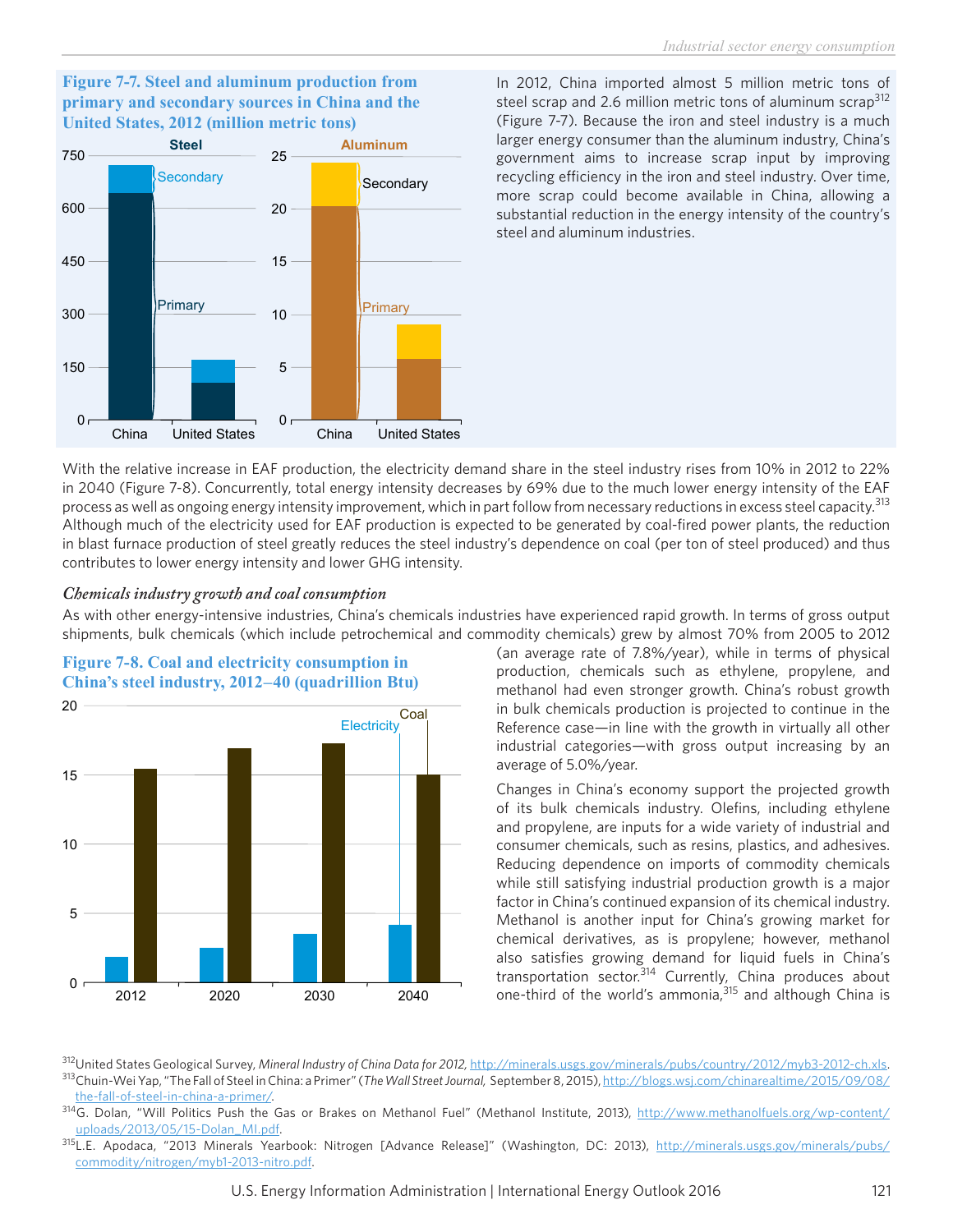trying to reduce its level of fertilizer use,<sup>316</sup> its pursuit of food security and continued modernization of farming probably will result in moderate growth of fertilizer consumption in the future.

China's use of energy resources in bulk chemical production differs from use in most other large producing regions, in that it relies heavily on coal as a feedstock. Outside China, most methanol and ammonia production relies on natural gas feedstock, while ethylene production and propylene production rely largely on natural gas liquids (NGL) or on petroleum-based feedstocks. However, China continues to rely heavily (although not exclusively) on coal gasification technologies to produce many of its bulk chemicals. Currently, 70% of ammonia production<sup>317</sup> and more than 80% of methanol production<sup>318</sup> in China use coal as a feedstock, with a growing share going into the production of olefins, such as propylene and ethylene. According to its most recent Five-Year Plan, China intends to increase coal use in producing olefins.

Generally, the relative levels of use of different feedstocks depend on the delivered costs of the fuels, although other factors also matter. Coal is relatively inexpensive in China, but construction of coal-to-olefin (CTO) processing plants is not. Coal feedstock costs represent only about 25% of the total costs for CTO production because of the high capital cost of production. In contrast, for petroleum-based production of olefins, such as in a naphtha-based steam cracker, the feedstock costs for naphtha are a much higher percentage of the total production cost.<sup>319</sup> Thus, lower petroleum product prices will make steam crackers increasingly attractive, while lower coal prices would not have as much of an effect. In addition, the CTO process results in fewer valuable coproducts (such as butadiene and aromatics). Finally, there is a cost associated with transporting the basic olefins to China's East Coast, where most of the plastic manufacturers are located.

Environmental concerns such as CO2 emissions, water use, and waste disposal may have a larger effect on potential CTO projects. The CTO process generates more than twice as much CO2 per ton of olefin produced as a naphtha steam cracker does. The CTO process is also far more water-intensive, and most CTO projects are or will be located in water-stressed regions (such as Inner Mongolia and Western China), where water resources are well below the world average.<sup>320</sup> Finally, the hazardous material and waste disposal associated with CTO processes also can lead to escalating expenses for industrial-scale CTO plants.

In the IEO2016 Reference case, the coal share of China's chemical feedstock fuel use is projected to increase from 20% to 32% from 2012 to 2040, while the liquids share (mostly heavy petroleum feedstocks) declines by 6%. The difference results from the higher proportion of new ethylene crackers using coal instead of naphtha and gasoil for feedstock. The natural gas share of feedstock fuel use also increases, with some of China's projected growth in ammonia and methanol production capacity using natural gas and not exclusively coal.

#### **Figure 7-9. Industrial energy consumption and urban population growth in China, 1990–2012 (index, 1990 = 1.0)**



# **Urbanization and industrial energy demand in China**

From 1990 to 2012, China's industrial energy consumption increased fourfold, from 14.8 quadrillion Btu to 59.0 quadrillion Btu. A review of the literature on the Chinese experience indicates that the 10th Five-Year Plan (2001– 05) promoted strong growth in the manufacturing sector, resulting in 13.5% annual average growth in GDP for that period. The focus on the use of advanced technology across traditional manufacturing enterprises<sup>321</sup> contributed to a rapid increase in production across a wide range of industries and a corresponding increase in industrial energy consumption (Figure 7-9), with industrial sector energy use rising by 3.9%/ year from 1990 and 2000, followed by 9.8%/year from 2001 to 2012.

The energy intensity of China's gross domestic product (GDP), or energy use per dollar of GDP, has generally improved (decreased) since 1990 from a level more than three times higher than in the OECD countries to a level two

316L. Jin, "China's 12th 5-Year Plan: Sustainability" (KPMG Advisory China, Ltd: April 2011), [https://www.kpmg.com/CN/en/IssuesAndInsights/](https://www.kpmg.com/CN/en/IssuesAndInsights/ArticlesPublications/Documents/China-12th-Five-Year-Plan-Sustainability-201104-v2.pdf) [ArticlesPublications/Documents/China-12th-Five-Year-Plan-Sustainability-201104-v2.pdf.](https://www.kpmg.com/CN/en/IssuesAndInsights/ArticlesPublications/Documents/China-12th-Five-Year-Plan-Sustainability-201104-v2.pdf)

318C. Yang, "Coal Chemicals: China's High-Carbon Clean Coal Programme?" (Taylor and Francis Group: 2016), [http://people.duke.edu/~cy42/C2C.pdf.](http://people.duke.edu/~cy42/C2C.pdf)

<sup>317</sup>J. R. Bartels, "A Feasibility Study of Implementing an Ammonia Economy" (Iowa State University, 2008), [http://lib.dr.iastate.edu/cgi/viewcontent.](http://lib.dr.iastate.edu/cgi/viewcontent.cgi?article=2119&context=etd) [cgi?article=2119&context=etd](http://lib.dr.iastate.edu/cgi/viewcontent.cgi?article=2119&context=etd).

<sup>319</sup>D. Hurd, S. Park, and J. Kan, *China's Coal to Olefins Industry* (Deutsche Bank AG, Hong Kong: July 2, 2014), [http://www.fullertreacymoney.com/](http://www.fullertreacymoney.com/system/data/files/PDFs/2014/July/3rd/0900b8c088667819.pdf) [system/data/files/PDFs/2014/July/3rd/0900b8c088667819.pdf](http://www.fullertreacymoney.com/system/data/files/PDFs/2014/July/3rd/0900b8c088667819.pdf).

<sup>320</sup>S. Moore, "Issue Brief: Water Resources Issues, Policy and Politics in China" (Washington, DC: February 12, 2013), [http://www.brookings.edu/](http://www.brookings.edu/research/papers/2013/02/water-politics-china-moore) [research/papers/2013/02/water-politics-china-moore](http://www.brookings.edu/research/papers/2013/02/water-politics-china-moore).

<sup>321</sup>Z. Ronghji, "Report on the Outline of the Tenth Five Year Plan for National Economic and Social Development (2001)," [http://www.gov.cn/english/](http://www.gov.cn/english/official/2005-07/29/content_18334.htm) [official/2005-07/29/content\\_18334.htm](http://www.gov.cn/english/official/2005-07/29/content_18334.htm).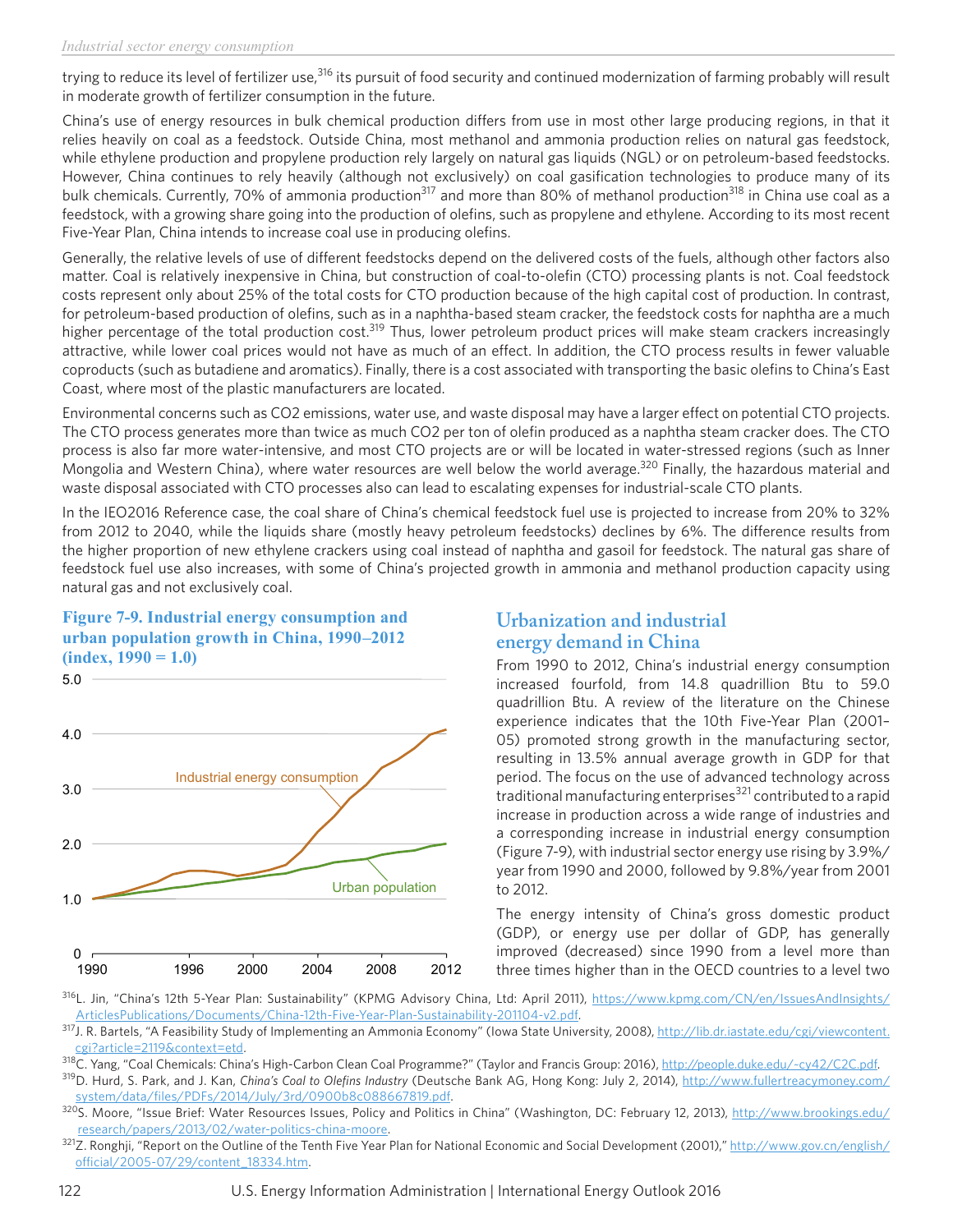times higher in the mid-1990s. That progress was interrupted from 2000 to 2005, however, when aggressive manufacturing goals set in China's 10th Five-Year Plan led to increases in energy intensity as production rose across many industries. During that period, energy intensity increased to 1.8 in 2004, before settling at levels that were between 1.6 and 1.7 times the OECD level through 2012 (Figure 7-10).

Under the terms of the 12th Five-Year Plan (2011–15), China for the first time implemented specific targets aimed at reducing energy intensity (a 16% reduction in energy use per dollar of GDP, which would reduce intensity to 40% above OECD levels by 2015). Many observers expect that the 13th Five-Year Plan (2016-20) will continue to target additional energy efficiency gains, 322 along with a variety of other measures designed to reduce emissions.

Figure 7-11 shows the increase in China's energy consumption for both fuel and feedstock in the chemical industry. Feedstock plays a prominent role in the production of bulk chemicals, and there is little efficiency improvement to be gained for a given feedstock type (as opposed to heat and power uses, where incremental efficiency gains in boilers, power generation, motors, etc., have occurred in the past and are expected in the future). Consequently, the overall energy efficiency improvement in this industry from 2012 to 2040 is not expected to be significant, with overall intensity improvement at only 15%.

### **Figure 7-10. Comparisons of energy use per capita and per dollar of gross domestic product in China and the OECD, 1990–2012 (1990 OECD = 1)**







# **Other non-OECD Asia**

The nations of non-OECD Asia outside China and India (or other non-OECD Asia) are some of the fastest-growing industrial energy-consuming nations worldwide. Total industrial energy use in other non-OECD Asia increases from 15.7 quadrillion Btu in 2012 to 26.6 quadrillion Btu in 2040, according to the IEO2016 Reference case, an average annual increase of 1.9% (Figure 7-12). Other non-OECD Asia's industrial sector energy consumption grows at a rate higher than the combined OECD rate (0.5%/year), as well as the rate for the combined total non-OECD (1.5%/year). In general, the nations of other non-OECD Asia have among the highest projected growth in industrial sector gross output and associated delivered energy consumption. However, the focus on energy efficiency and the product mix also affects the delivered energy consumption growth rate. The fuels whose consumption grows most quickly in other non-OECD Asia are natural gas (2.2%/year between 2012 and 2040) and electricity (2.0%/year), although liquid fuels (1.8%/year), coal (1.8%/year), and renewables (1.8%/ year) also grow rapidly. The fuel shares change very little over the projection period.



#### **Figure 7-12. Non-OECD Asia (excluding China and India) industrial sector delivered energy consumption by energy source, 2012–40 (quadrillion Btu)**

322For example, see Energy & Climate Intelligence Unit and China Dialogue, "China Heads to Low Carbon Future" (Davos, Switzerland: 2014), [http://](http://eciu.net/assets/ECIU_China-Doc-151015-FINAL.pdf) [eciu.net/assets/ECIU\\_China-Doc-151015-FINAL.pdf.](http://eciu.net/assets/ECIU_China-Doc-151015-FINAL.pdf)

U.S. Energy Information Administration | International Energy Outlook 2016 123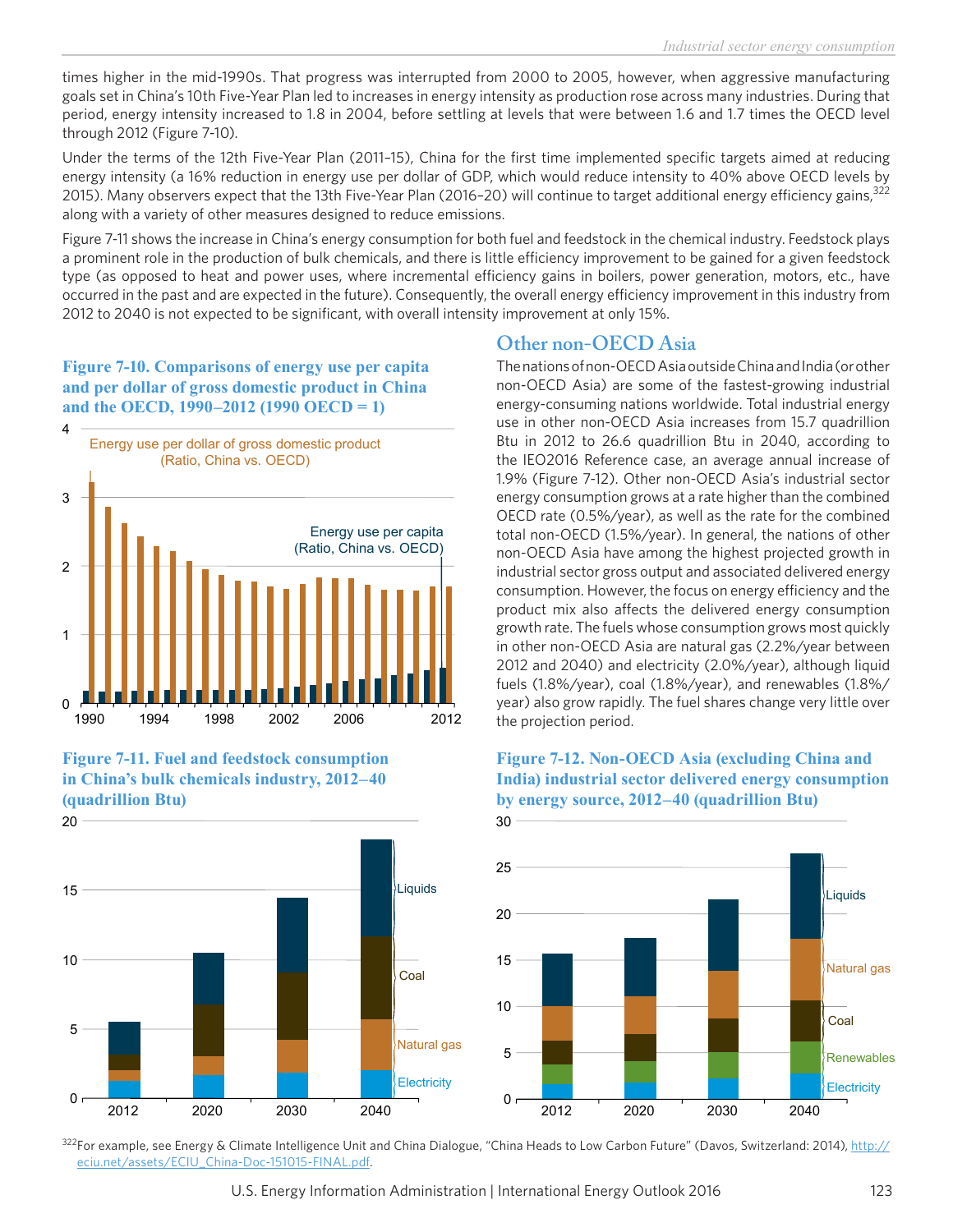The countries that are members of the Association of South East Asian Nations (ASEAN)<sup>323</sup> have the highest growth rates among the other non-OECD Asia countries. Energy efficiency is viewed as one of the most cost-effective ways of enhancing energy security and addressing climate change, as well as promoting economic competitiveness, in the ASEAN member countries. ASEAN is concerned with both energy efficiency and climate change, with the following strategic objectives<sup>324</sup>:

- To pursue the aspirational goal of reducing regional energy intensity by at least 8% in 2015 from the 2005 level
- To achieve higher end-use energy efficiency for all sectors through regulatory and market approaches, where appropriate
- To enhance institutional and human capacity, emphasizing the development of energy efficiency technology and service providers in the ASEAN region
- To encourage private sector participation, especially by financial institutions, in support of energy efficiency and conservation investment and implementation.

# **Role of electricity in changing patterns of non-OECD Asia industrial energy use**

Since the 1970s, industrial sector energy demand has varied significantly among the non-OECD nations of Asia. In 2012, the electricity share of industrial energy demand ranged from 11% in Northeast Asia (Mongolia and North Korea) to nearly 25% in the Philippines (Figure 7-13). The way industrial sectors in the non-OECD Asia nations have developed over time can provide a basis for understanding the variables that may influence industrial sector electrification in the future.

In the industrialized OECD nations, electricity penetration in the industrial sector has been linked with fuel substitution in production processes (for example, replacing inefficient blast furnaces with electric arc furnaces) and the development of new uses for electricity in increasingly mechanized industries.<sup>325</sup> In rapidly growing Asian markets, however, industry is expanding through investment in new industrial facilities that incorporate the latest and most energy-efficient technologies.

China has experienced significant growth in industrial sector electricity demand—averaging approximately 9%/year and outpacing demand growth for all other fuels used in industrial production. The electricity share of industrial energy use in other non-OECD Asia nations also has increased rapidly. Since the early 1970s, industrial electricity use has doubled every eight years in China and in member countries of the Association of Southeast Asian Nations (ASEAN). As economic reform was unfolding in China, industrial electricity demand surged from 984 terawatthours (TWh) in 2000 to 1,802 TWh in 2005. By the end of the decade, China had recorded double-digit annual growth in total electricity demand, with a commensurate rise in the electricity share of industrial energy consumption, to 18% in 2012—close to the overall share in the OECD countries. Over the same period, industrial electricity demand in the ASEAN countries increased from 182 TWh in 2000 to 399 TWh in 2012, when it accounted for 12% of total industrial energy use.

#### **Figure 7-13. Electricity shares of industrial sector energy demand in China, the Philippines and the OECD, 1975–2012 (percent of total energy demand)**



A disaggregated view of electricity demand growth in China's industrial sector reflects the structural changes occurring as the economy grew (Figure 7-14). In the 1990s and early 2000s, the electricity share of industrial energy demand in China's energy-intensive industries (including iron and steel, pulp and paper, chemicals, and food) rose modestly, to 13%. Since 2000, nonenergy-intensive industries (including transport and electrical equipment and computers) have accounted for an increasing share of industrial electricity demand. For 2012, the electricity share of industrial energy demand was 18%.

In comparison with China, the Philippines shows a more variable historical trend of electricity use in the industrial sector (Figure 7-15). The electricity share of industrial sector energy demand in the Philippines moved between 15% and 20% in the late 1990s before increasing to 24% in 2012, when it exceeded the OECD level. Most of the growth in the country's industrial sector electricity demand occurred in energy-intensive industries. Unlike China, industrial demand for electricity in the Philippines is not distributed across a wide range of sectors and corresponds more closely to changes in gross output or to changes in total value added.

*(continued on page 125)*

323ASEAN member countries include Brunei, Cambodia, Indonesia, Laos, Malaysia, Myanmar, Philippines, Singapore, Thailand, and Vietnam. 324 ASEAN Centre for Energy, "Energy Efficiency and Conservation" (Jakarta, Indonesia: 2015), <http://www.aseanenergy.org/programme-area/eec/>. 325N. Desbrosses, "Understanding electrification of industrial energy consumption in Europe," *Leonardo ENERGY* (February 2012), [http://www.](http://www.leonardo-energy.org/blog/understanding-electrification-industrial-energy-consumption-europe) [leonardo-energy.org/blog/understanding-electrification-industrial-energy-consumption-europe](http://www.leonardo-energy.org/blog/understanding-electrification-industrial-energy-consumption-europe).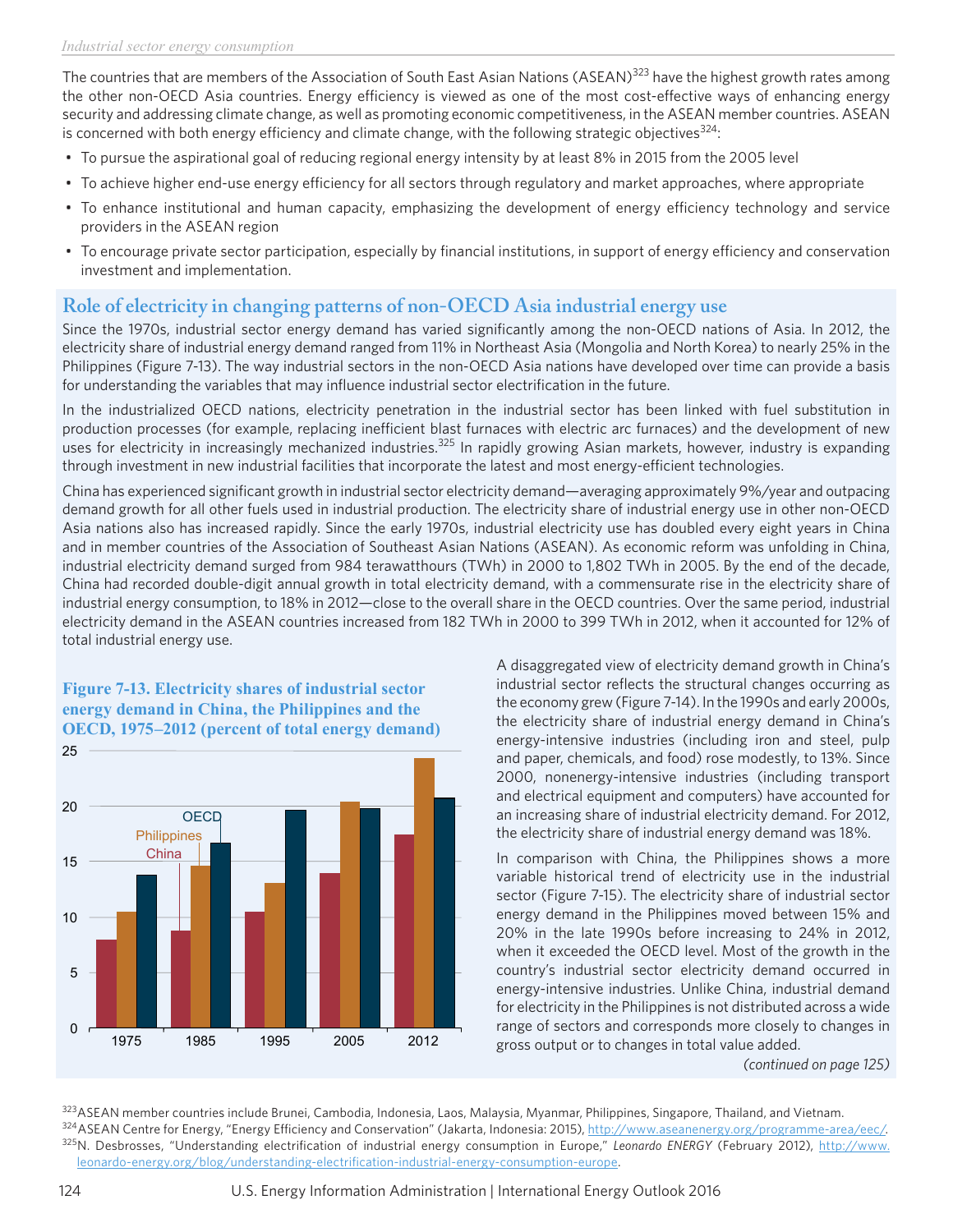The future rate of electric demand growth in non-OECD Asia industries is more dependent on the changing composition of industry than on overall economic growth. Growth in new electricity-intensive technologies occurs largely in downstream industries—notably, nonenergy-intensive lighter manufacturing. In addition, when advanced economies reach a certain stage in their development, the growth of industrial sector electricity demand slows. As indicated by recent data, the electricity share of total industrial energy consumption in the United States and in other OECD countries has been relatively unchanged since 1990. In the United States, electricity accounted for 15% of total delivered industrial energy consumption in 2012 and is projected in the IEO2016 Reference case to account for 16% of total delivered industrial energy consumption in 2040.

### **Figure 7-14. Industrial sector electricity demand in China by industry type, 1971–2012 (terawatthours)**



tor electricity consumption as reported to the International Energy Agency.





tor electricity consumption as reported to the International Energy Agency.